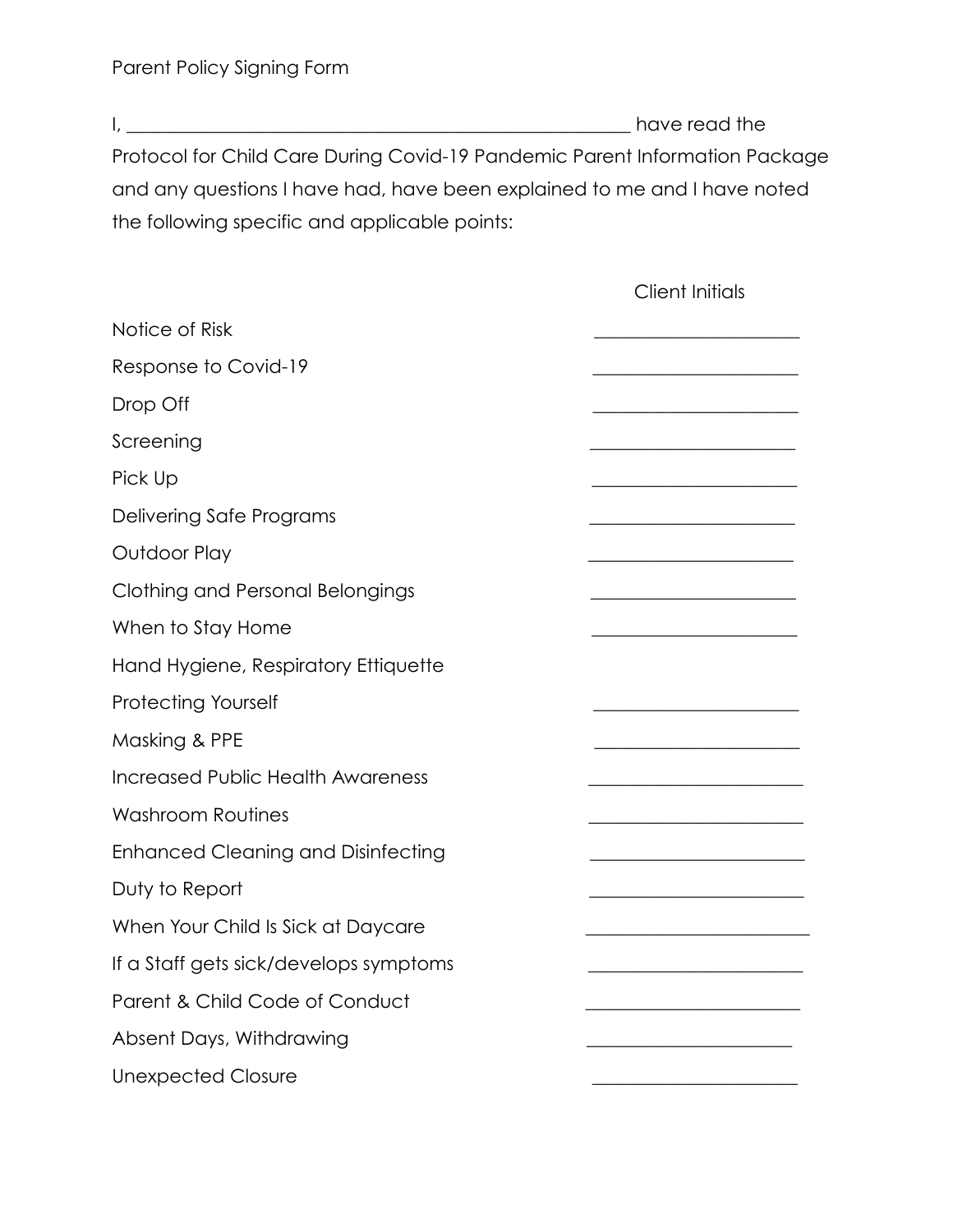Parent Policy Signing Form

Respectful Environment \_\_\_\_\_\_\_\_\_\_\_\_\_\_\_\_\_\_\_\_\_\_

Concerns & Suggestions \_\_\_\_\_\_\_\_\_\_\_\_\_\_\_\_\_\_\_\_\_\_

I have read and understand the contents contained in the Protocol for Child Care During Covid-19 Pandemic Parent Information Package and all of the above listed specific points. Any questions I had have been explained to me.

\_\_\_\_\_\_\_\_\_\_\_\_\_\_\_\_\_\_\_\_\_\_\_\_\_\_\_\_\_\_\_\_ \_\_\_\_\_\_\_\_\_\_\_\_\_\_\_\_\_\_\_\_\_\_\_\_\_\_\_\_

Parent's Signature **Date of Signing**